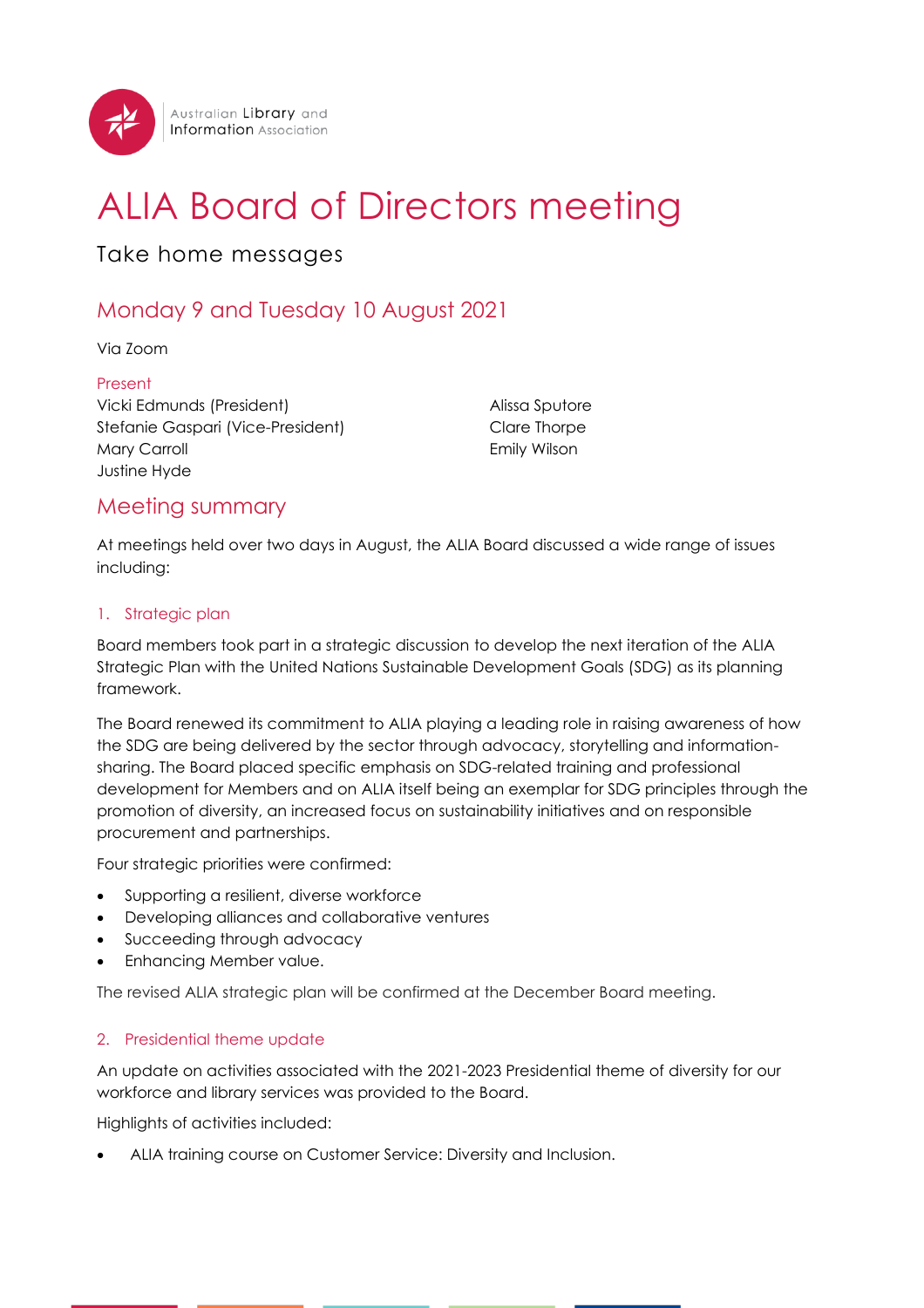- Member event to outline the research findings from a Deakin University study of public library children's picture books – Rainbow families: collection development considerations.
- [ALIA Disability](https://www.alia.org.au/Web/Our-Members/Communities/Our-Communities/ALIA_Disability.aspx) is becoming an established Group, sponsored by the ALIA President.
- A workforce diversity survey featured in the [July/August 2021 INCITE digital supplement](http://read.alia.org.au/workforce-diversity-digital-incite-supplement-julyaugust-2021) that also included a preview of Kirsten Thorpe's workforce diversity study of Indigenous knowledge workers.
- The July 2021 cohort of the ALIA mentoring scheme, with 74 mentees is the most diverse to date with people asking to be matched with mentors from culturally and linguistically diverse and Queer backgrounds.

#### 3. Professional Pathways

An update on the Professional Pathways initiative to ensure a diverse, skilled, knowledgeable, supported and valued library and information services workforce was received. The Board provided feedback to inform the ongoing research and looked forward to the completion of the Technical Report by the end of October 2021.

#### 4. Advisory Committee appointments

Board members were pleased to confirm several ALIA Advisory Committee appointments:

- Rory Caddis and Megan Chorusch as members of the New Generation Advisory Committee.
- Atlanta Meyer as a member of the International Relations Advisory Committee.
- Sandra Wretham as Treasurer for the ALIA Community on Resource Description.
- Sue Hutley and Annette Mills as the continuing ALIA representative and proxy on Blue Shield Australia.

The Board thanked these Members for their willingness to participate in the work of ALIA, providing input into the strategic decisions made by the Board.

#### 5. Website and database

An overview of the relaunched [ALIA Website](https://www.alia.org.au/) was provided to the Board. The new website provides increased functionality and ease of use for members. All ALIA Members have been sent an email with details of how to login to the Member-only section of the website.

#### 6. Conference update

Planning continues for a number of ALIA conferences, with some moving to an online format. The Board received an update on the following events:

- The National Library and Information Technicians' Symposium that will be held as a virtual event on 28 October with a theme of 'Connections'. [Registrations](https://www.alia.org.au/EventDetail?EventKey=LIBTECH21A) for the symposium are now open.
- A series of *In-Depth* events is underway, with the registrations for the next event focusing on Digital Preservation also open for [registrations.](https://www.alia.org.au/EventDetail?EventKey=IDS0921A)
- The [ALIA National Conference 2022](https://www.alia.org.au/Web/Events-and-Programs/Conferences/Web/Events/Conferences/Conferences.aspx?hkey=d709e3c1-865e-4c29-ac16-c6d814fed497) is scheduled to be held in person at the National Convention Centre in Canberra from 16-19 May. 'Diversity' is the conference theme and proposals for presentations are being sought.
- Preparation for the New Librarians symposium, NLSX has been put on hold in the light of COVID, with the event postponed until 2023.